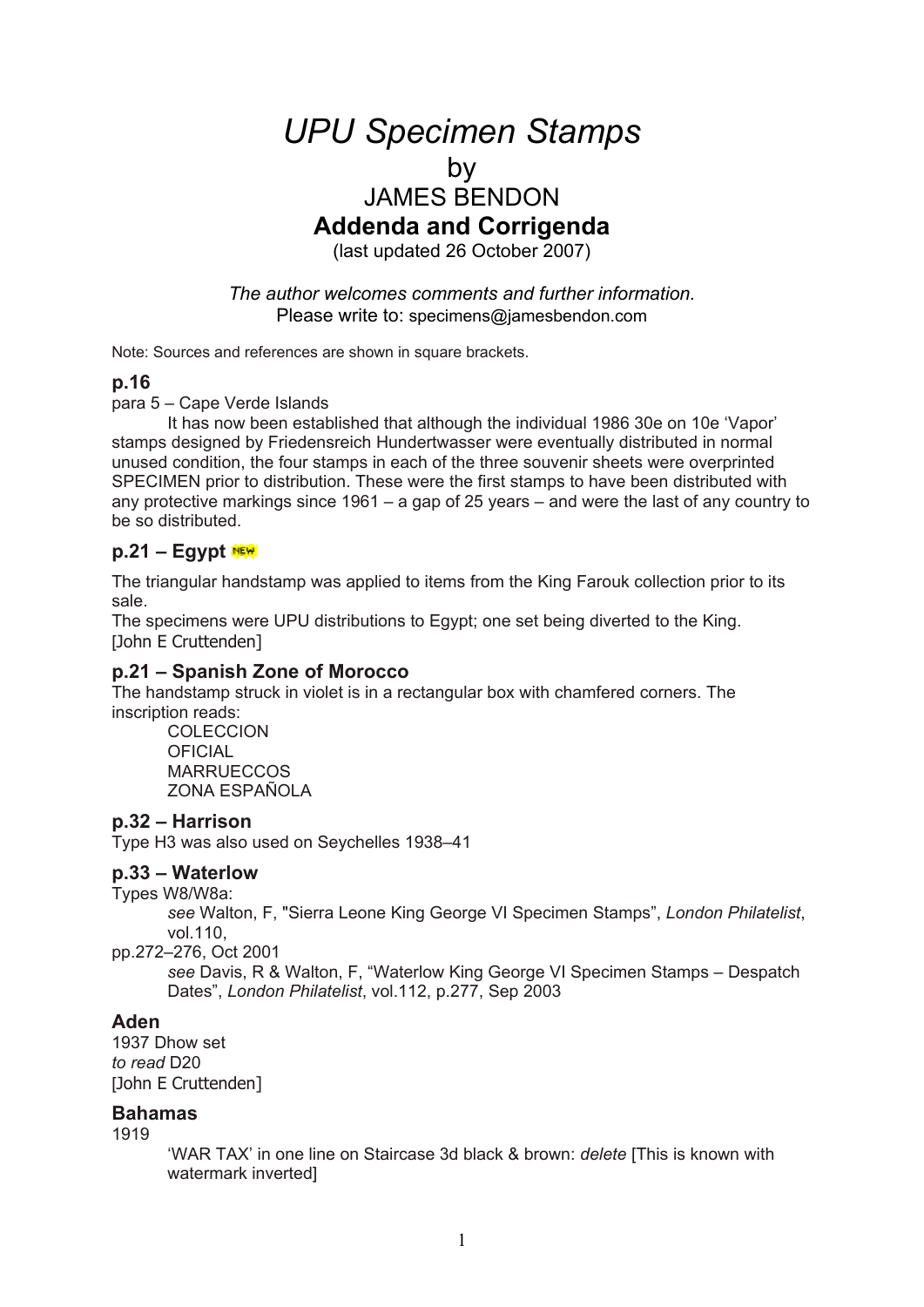'WAR TAX' in two lines on Staircase 3d black & brown: *add* [This is known with watermark inverted] [Charles Freeland] *see also above* articles under Waterlow

#### **British Guiana**

1898

on the three horizontal format stamps – 1c 5c 15c – the N in SPECIMEN slants to the right – this appears to be constant

[Michael B Nicholson]

#### **Brunei**<sup>xew</sup>

1924–33 *to read* 1924–37 *add* 10c purple/yellow Type D19 *delete* 3 lines in square brackets [Robert Buxton]

A detailed analysis of the watermark Multiple Script CA issue is shown below. All stamps are from 'wet' printings.

| SG                                                                                      | <b>Value</b>    | <b>Colour</b>          | <b>Date</b> | <b>Specimen</b> | <b>Perforation</b> |  |
|-----------------------------------------------------------------------------------------|-----------------|------------------------|-------------|-----------------|--------------------|--|
| 60                                                                                      | 1 <sup>c</sup>  | black                  | 1926        | D <sub>16</sub> | comb               |  |
| 61                                                                                      | 2c              | brown                  | 1924        | D <sub>16</sub> | line               |  |
| 63                                                                                      | 3c              | green                  | 1924        | D <sub>16</sub> | line               |  |
| 64                                                                                      | 4c              | maroon                 | 1924        | D <sub>16</sub> | comb               |  |
| 66                                                                                      | 5c              | orange-yellow          | 1924        | D <sub>16</sub> | line               |  |
| 69                                                                                      | 6c              | intense black          | 1924        | D16             | comb               |  |
| 71                                                                                      | 8c              | ultramarine            | 1927        | D <sub>16</sub> | comb               |  |
| 73                                                                                      | 10 <sub>c</sub> | purple/yellow          | 1937        | D19             | line               |  |
| 74                                                                                      | 12c             | blue                   | 1924        | D <sub>16</sub> | comb               |  |
| 62                                                                                      | 2c              | green                  | 1933        | D <sub>19</sub> | comb               |  |
| 65                                                                                      | 4c              | orange                 | 1929        | D <sub>19</sub> | comb               |  |
| 67                                                                                      | 5c              | grey                   | 1931        | D19             | line               |  |
| 68                                                                                      | 5c              | chocolate              | 1933        | D19             | comb               |  |
| 70                                                                                      | 6c              | scarlet                | 1931        | D <sub>19</sub> | line               |  |
| 72                                                                                      | 8c              | grey-black             | 1933        | D <sub>19</sub> | comb               |  |
| 75                                                                                      | 25c             | slate-purple           | 1931        | D <sub>19</sub> | comb               |  |
| 76                                                                                      | 30 <sub>c</sub> | purple & orange yellow | 1931        | D <sub>19</sub> | line               |  |
| 77                                                                                      | 50c             | black/emerald          | 1931        | D19             | line               |  |
| 78                                                                                      | \$1             | black & red/blue       | 1931        | D19             | line               |  |
| $\Gamma$ and $\Gamma$ $\Gamma$ $\Gamma$ $\Gamma$ and $\Gamma$ and $\Gamma$ and $\Gamma$ |                 |                        |             |                 |                    |  |

[John E Cruttenden]

#### **Cape Verde Islands [insert]**

1986 souvenir sheets each containing four 50e stamps with different background colours – *see* Addendum to **p.16** above

#### **Ceylon** NEW

1912–25 5r Die II on emerald *to read* D16 (red) [Robert Buxton] 1938–47 2c *to read* D20 [John E Cruttenden] 1947 *add* New Constitution set of four Type B9 [John E Cruttenden]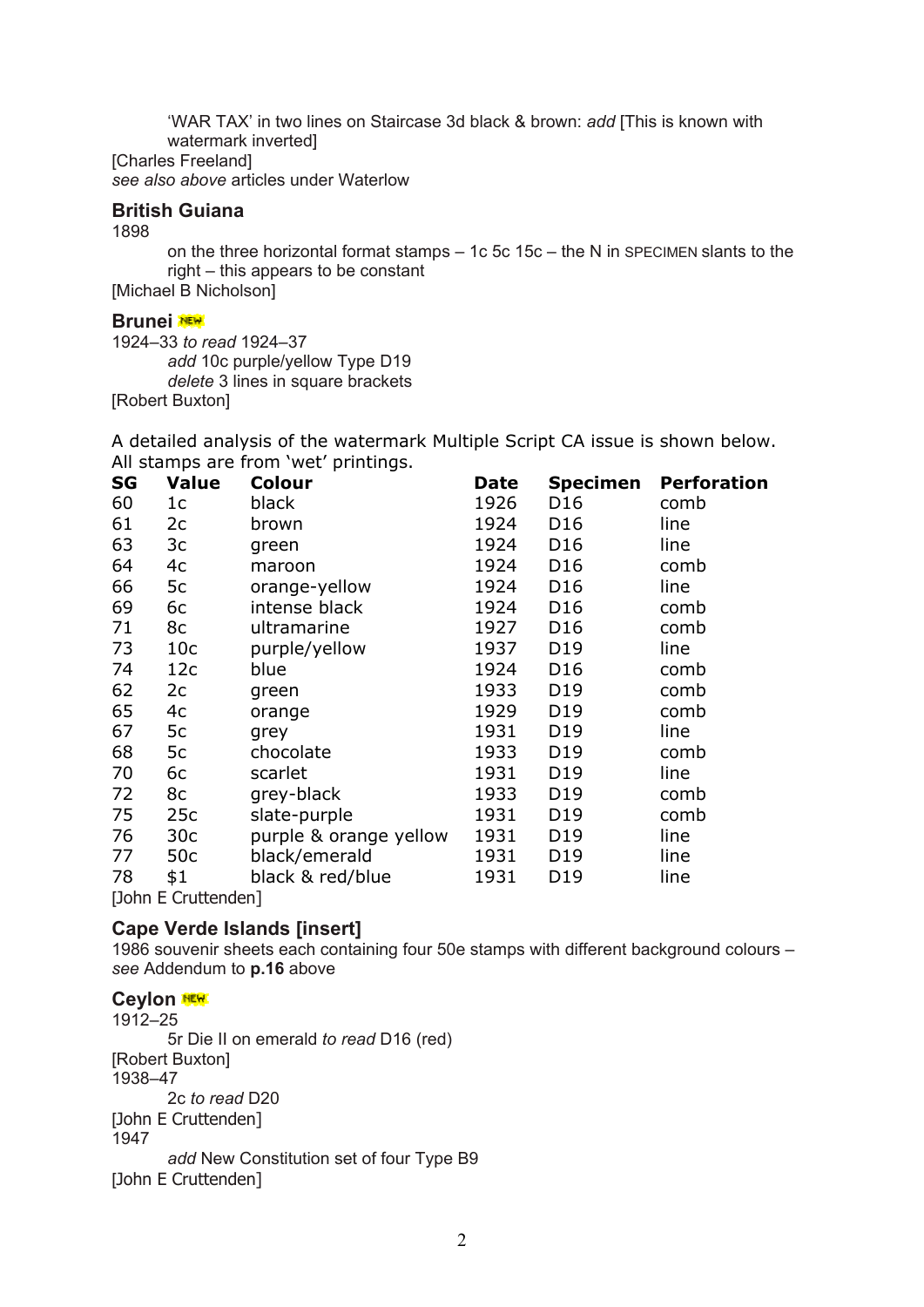# **Colombia**

Types

Type [2] *to read* 1923–26

1923

*add* Perkins Bacon 1½c new value Type [2]

### **Cyprus**

*see above* articles under Waterlow

The statement "None of the Great Britain stamps overprinted 'CYPRUS' (and surcharged) was distributed ..." is incorrect.

International Bureau Circular 118/8555 dated 27 July 1881 lists the following denominations: ½ piastre, 30 paras, 1 piastre, 2 piastres, 4 piastres and 6 piastres.

The five piastre denominations are the July 1881 watermark Crown CC issue.

The 30 paras can only be the June 1881 '30 PARAS' surcharge on the GB 1d overprinted 'CYPRUS' as the 30 paras mauve watermark Crown CA was not issued until June 1882. It has not been possible to determine which plate number(s) were distributed.

# **Dominican Republic**

Registration Stamps *add* 1940–42 8c, 30c Type [2]

#### **Falkland Island Dependencies**

1946 KGVI set *to read* D21 [John E Cruttenden]

#### **Gilbert & Ellice Islands**

*see above* articles under Waterlow

#### **Great Britain**

1881–84

*add* 1½d lilac

#### **Grenada**

*see above* articles under Waterlow

#### **Guatemala**

Types *add* 

1950 **SPECIMEN** 21.5 x 3.5 [2] Optd 1950 **SPECIMEN** 22 x 3 [3] Optd 1953 **Specimen** 18 x 4/3 [4] RH/S

Checklist *add* 

1950 Tourist Propaganda Postage ½c, 1c, 2c, 3c, 6c Type [2] Air 3c, 5c, 8c, 13, 35c Type [3] 1953 National Fair set of 9 Type [4] [these also show a short diagonal black line across top right corner]

# **Honduras**

Types *add*  1941 10 x 2.25mm [6] Optd Checklist *add*  1941 Obligatory Tax – Morazán 1c [6] 1941 Obligatory Tax – Red Cross 1c [6]

#### **Jamaica**

*see above* articles under Waterlow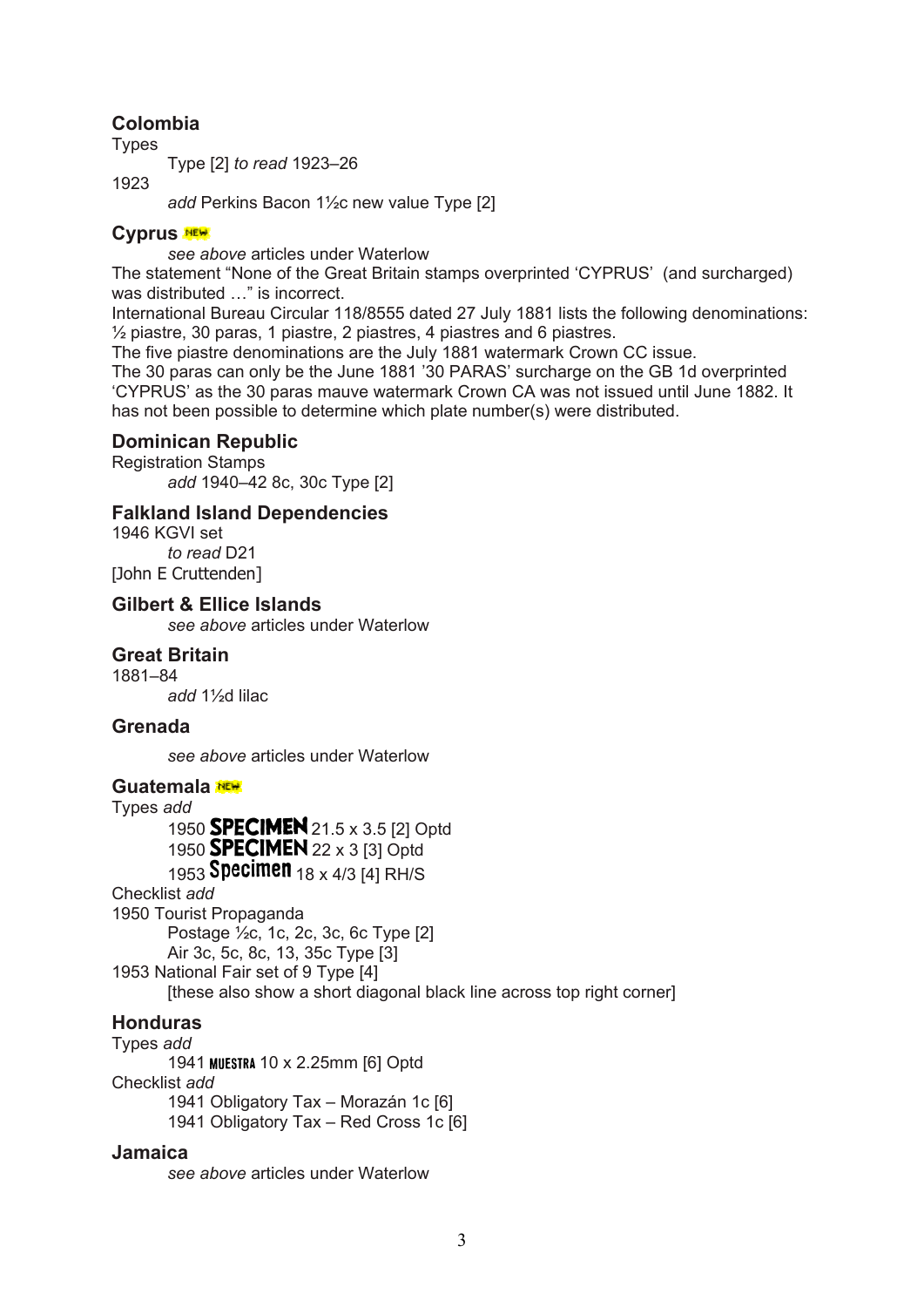1919–21 the unissued 6d is known with watermark MCA reversed [Spink 12–13 April 2007]

# **Iraq**

1954–57 *delete* 16f 1955–58 Official *delete* 16f

# **Liberia**

Type P2 illustration was omitted and is shown here:  $\mathbb{R}^2$ .  $\mathbb{R}^2$ . 23 x 24 mm Rogers, Col Henry H, in *A Century of Liberian Philately*, K Bileski, Winnipeg, n.d., lists 13 types of SPECIMEN of which the following 5 were used on stamps distributed by the UPU:

Rogers Type  $I = JB$  Type  $[1]$ Rogers Type II = JB Type [2] Rogers Type IV = JB Type [3] Rogers Type  $V = JB$  Type  $P2$ Rogers Type VII = JB Type [4]

Stanley Gibbons and Scott list the 1892–1900 pictorial issues differently. This revised listing should be easier to use with either catalogue:

1892

1c, 2c, 4c, 6c, 8c, 12c, 16c, 24c, 32c, \$1, \$2, \$5 [1]

1896/97

1c lilac-rose, 2c black & olive, 5c black & lake, 10c, 15c, 20c, 25c, 30c, 50c [2] 1900

1c green, 2c black & red, 5c black & grey-blue [3]

# **Malaysian States – Selangor**

1941

Sultan Alam Shah \$2 *to read* Type D20 [John E Cruttenden]

#### **Mexico** MEN

Types

*add* 1939 MUESTRA in very light sans-serif font 12.75 x 1.5 [3] Optd **Checklist** 

*add* 1939 Sarabia 20c [3] reading vertically upwards at top left

# **North Borneo**

para 3

*add* Further examples of this variety were in the 'Hornbill' and Lars Parsbro collections [Spink 12–13 April 2007] and an example of the 4c on 25c with surcharge and SPECIMEN overprint double, one albino, was in the Koh-I-Noor collection [Harmers of London 8 July 2003].

# **Nyasaland**

para 2

at end of line 1 *to read* 5s

# **Obock and Djibouti**

1894

one example of the 25f with 'S' inverted and one example of the 50f with 'S' at top instead of at foot are known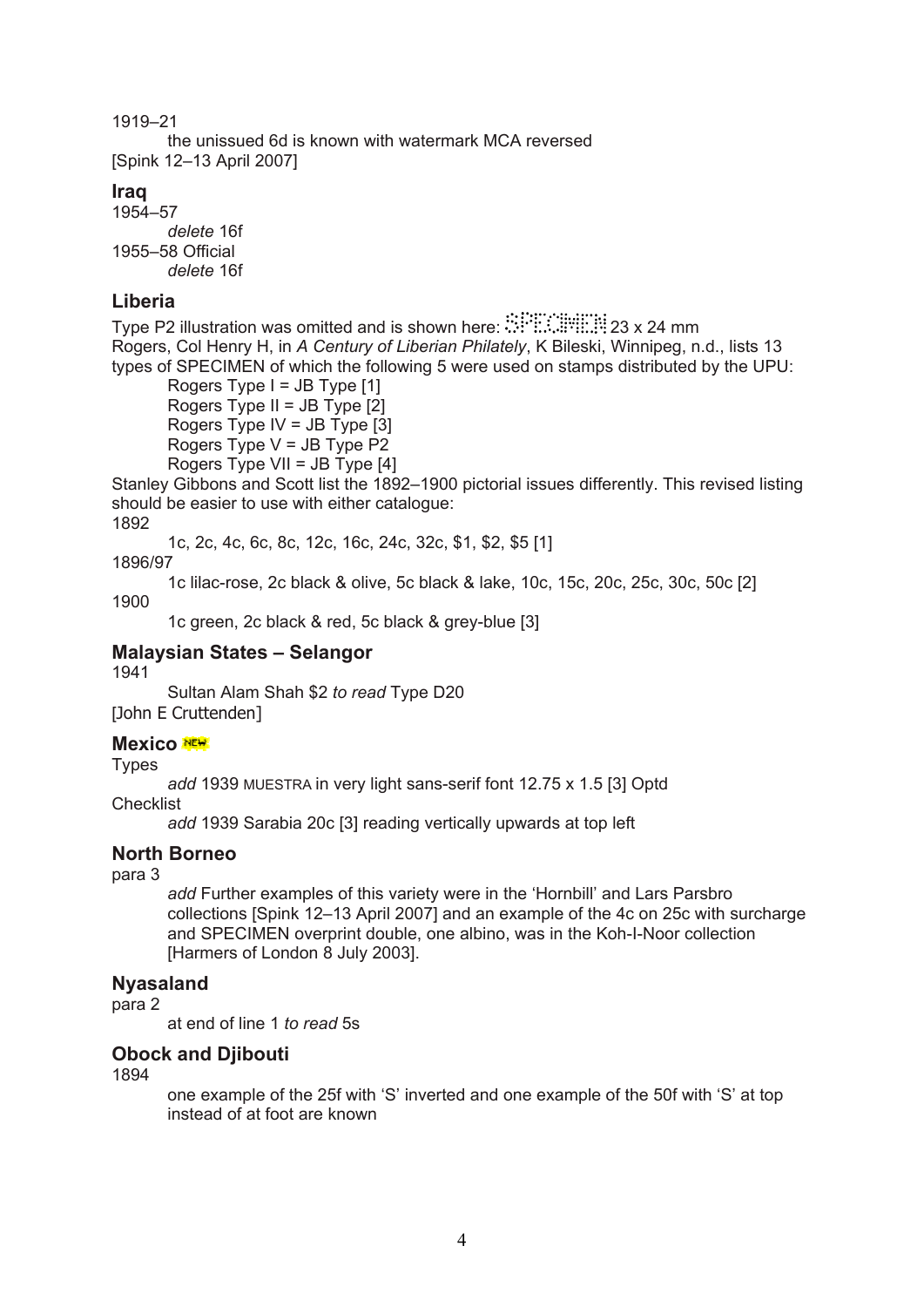#### **Switzerland International Organisations**

**League of Nations** 

1939 3f 5f 10f show 3-line overprint: SOCIÉTÉ **DES NATIONS** 

**International Labour Office** 

1939 3f 5f 10f show 4-line italic overprint:

*S. d. N. Bureau internationale du Travail* 

#### **Transvaal**

1902–03

2½d is known with watermark inverted probably on all copies [David M Cohen, Brian Trotter]

# **Turkey**

illustration of Type [1] is incorrect – a revised illustration is shown here:

 $SPECTMENT 20 x 3 mm (SPECIMENT)$ 

# **pp.229 ff – Appendix B: UPU Membership Dates**

When this Appendix was compiled in 1987 there were 168 member countries; on 31 March 2007 there were 191.

The increase in membership resulted almost entirely from changes in the world political situation:

- breakup of the Soviet Union: membership transferred to Russian Federation; new individual memberships for Armenia, Estonia, Georgia, Kazakhstan, Kyrgyzstan, Latvia, Lithuania, Moldova, Tajikistan, Turkmenistan, Uzbekistan [Belarus (Byelorussia) and Ukraine **NEW** had been granted separate membership in 1947]
- breakup of Yugoslavia: membership initially transferred to Serbia and Montenegro, from 2006

Serbia alone retained membership and Montenegro became new independent member; new individual memberships for Bosnia and Herzegovina, Croatia, Former Yugoslav Republic of Macedonia, Slovenia

- separation of Czechoslovakia: individual memberships for Czech Republic and for Slovakia
- re-unification of Germany which previously had separate memberships for the German Federal Republic and the German Democratic Republic
- re-admission of South Africa following the end of apartheid
- independent membership granted to Eritrea, Namibia, [Western] Samoa
- settlement of relations with UPU creating new members: Antigua and Barbuda, St. Christopher and Nevis, Timor-Leste (former East Timor)

As at 31 March 2007 Andorra, Marshall Islands, Micronesia and Palau, all members of the UN, had not settled their relationship with the UPU